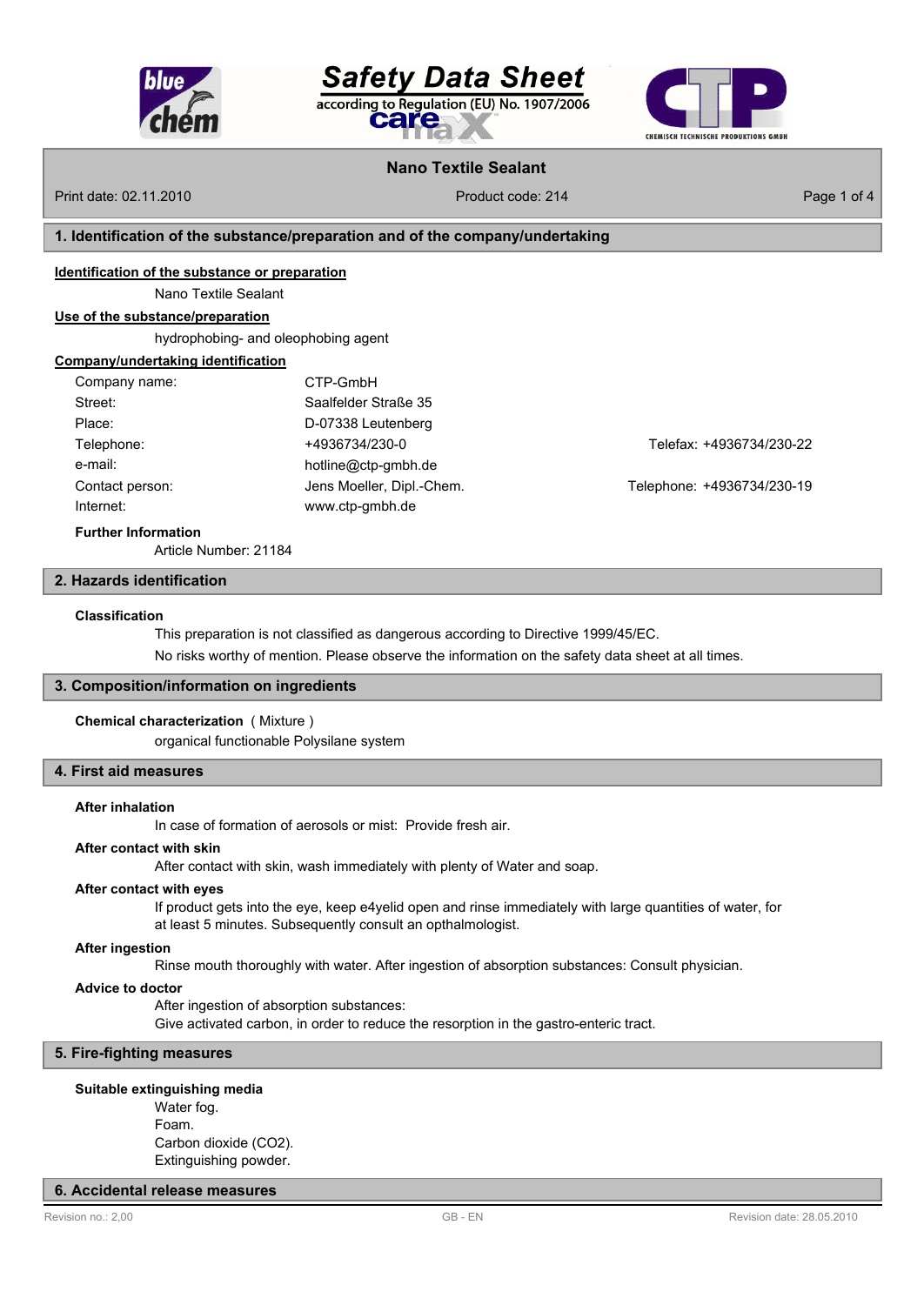

# **Safety Data Sheet** according to Regulation (EU) No. 1907/2006 eake



# **Nano Textile Sealant**

Print date: 02.11.2010 **Product code: 214** Product code: 214 Product code: 214 Page 2 of 4

#### **Personal precautions**

Wear personal protection equipment.

## **Environmental precautions**

Do not empty into drains or the aquatic environment.

# **Methods for cleaning up/taking up**

Absorb with liquid-binding material ( e.g. sand, diatomaceous earth, acid- or universal binding agents). Collect in closed containers for disposal.

## **7. Handling and storage**

#### **Handling**

#### **Advice on safe handling**

Do not breathe gas/fumes/vapour/spray. Avoid contact with skin and eyes.

#### **Advice on protection against fire and explosion**

Take precautionary measures against static discharges. Keep away from sources of ignition. No smoking.

#### **Storage**

#### **Requirements for storage rooms and vessels**

Keep container tightly closed in a cool, well-ventilated place.

Storageclass (VCI): 12

#### **8. Exposure controls/personal protection**

## **Exposure limit values**

## **Exposure controls**

#### **Protective and hygiene measures**

Provide for good ventilation, when develop aerosols/mist. Avoid contact with skin and eyes. Take off immediately all contaminated clothing

When using do not eat, drink or smoke.

#### **Respiratory protection**

Respiratory protection required in case of: Exceeding critical value aerosol or mist generation. Wear suitable breathing apparatus (filter typ ABEK).

#### **Hand protection**

Suitable material: Butyl rubber. FKM (Fluoroelastomer (Viton)). Material thickness: 0.4 – 0.5 mm penetration time >= 480 min In the cases of special applications, it is recommended to check the chemical resistance with the manufacturer of the gloves.

#### **Eye protection**

Tightly sealed safety glasses.

#### **9. Physical and chemical properties**

## **General information**

| Physical state: | liauid       |
|-----------------|--------------|
| Colour:         | light yellow |
| Odour:          | odourless    |

# **Important health, safety and environmental information**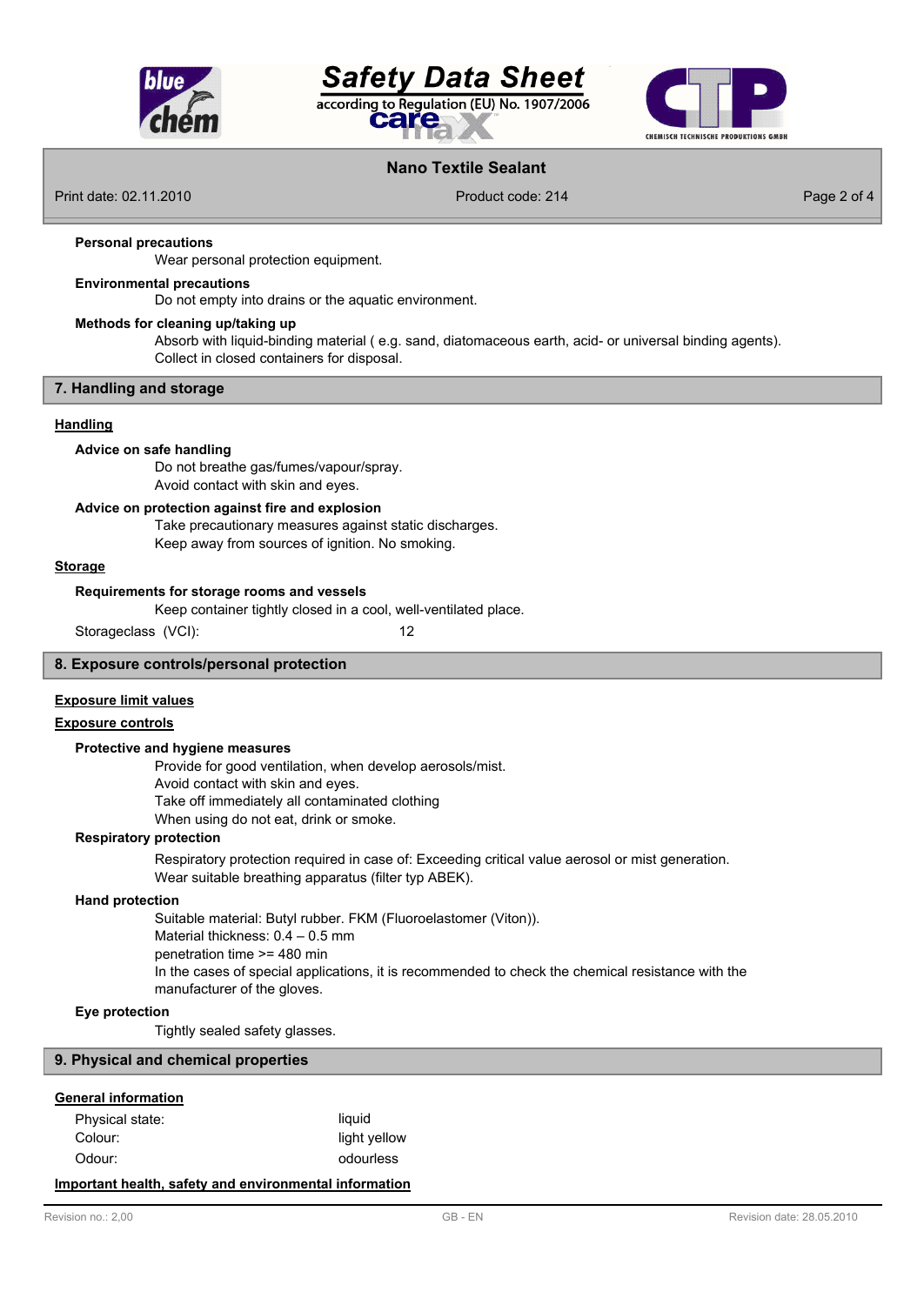

# **Safety Data Sheet** according to Regulation (EU) No. 1907/2006 care



# **Nano Textile Sealant**

Print date: 02.11.2010 **Product code: 214** Product code: 214 Product code: 214 Page 3 of 4

|                                              |                   | Test method                      |
|----------------------------------------------|-------------------|----------------------------------|
| pH-Value (at 20 $^{\circ}$ C):               | ca. 4 (1000 g/l)  |                                  |
| Changes in the physical state                |                   |                                  |
| Melting point:                               | $-1 °C$           |                                  |
| Boiling point:                               |                   | 97 - 100 °C ASTM D 1120          |
| Flash point:                                 |                   | > 61 °C DIN BS EN 22719          |
| Density (at 20 $°C$ ):                       |                   | 1,00 g/cm <sup>3</sup> DIN 51757 |
| Water solubility:                            | miscible.         |                                  |
| Viscosity / dynamic:<br>(at 20 $^{\circ}$ C) | 1,6 mPa $\cdot$ s |                                  |

## **Other information**

Formation of potentially explosive mixtures with: Air.

## **10. Stability and reactivity**

# **Additional information**

No dangerous reactions are known.

#### **11. Toxicological information**

#### **Acute toxicity**

oral LD50 > 2000 mg/Kg(rat) inhalant LC50  $> 5.5$  mg/l / 4h (rat)

#### **Corrosive and irritant effects**

Dermal irritation: Not an irritant. Irritation of eyes: Irritant effect possible. Sensitization no danger of sensitization.

# **12. Ecological information**

#### **Ecotoxicity**

fish toxicity: LC50: brachydanio rerio: > 1000 mg/l /96h LC 0: brachydanio rerio: 1000 mg/l /96h

## **Persistence and degradability**

Biological degradation: 62 % Easily biodegradable (concerning to the criteria of the OECD)

#### **13. Disposal considerations**

## **Advice on disposal**

Carry out a burning of harzardous waste according to official regulations. For this product, the waste identity number according to the European waste catalogue can not be defined because the designated use by the consumer allows the classification first. Arrange about the exact waste code with the local waste disposal expert.

# **14. Transport information**

## **Land transport (ADR/RID)**

#### **Other applicable information (land transport)**

Not a hazardous material with respect to these transportation regulations.

## **Inland waterways transport**